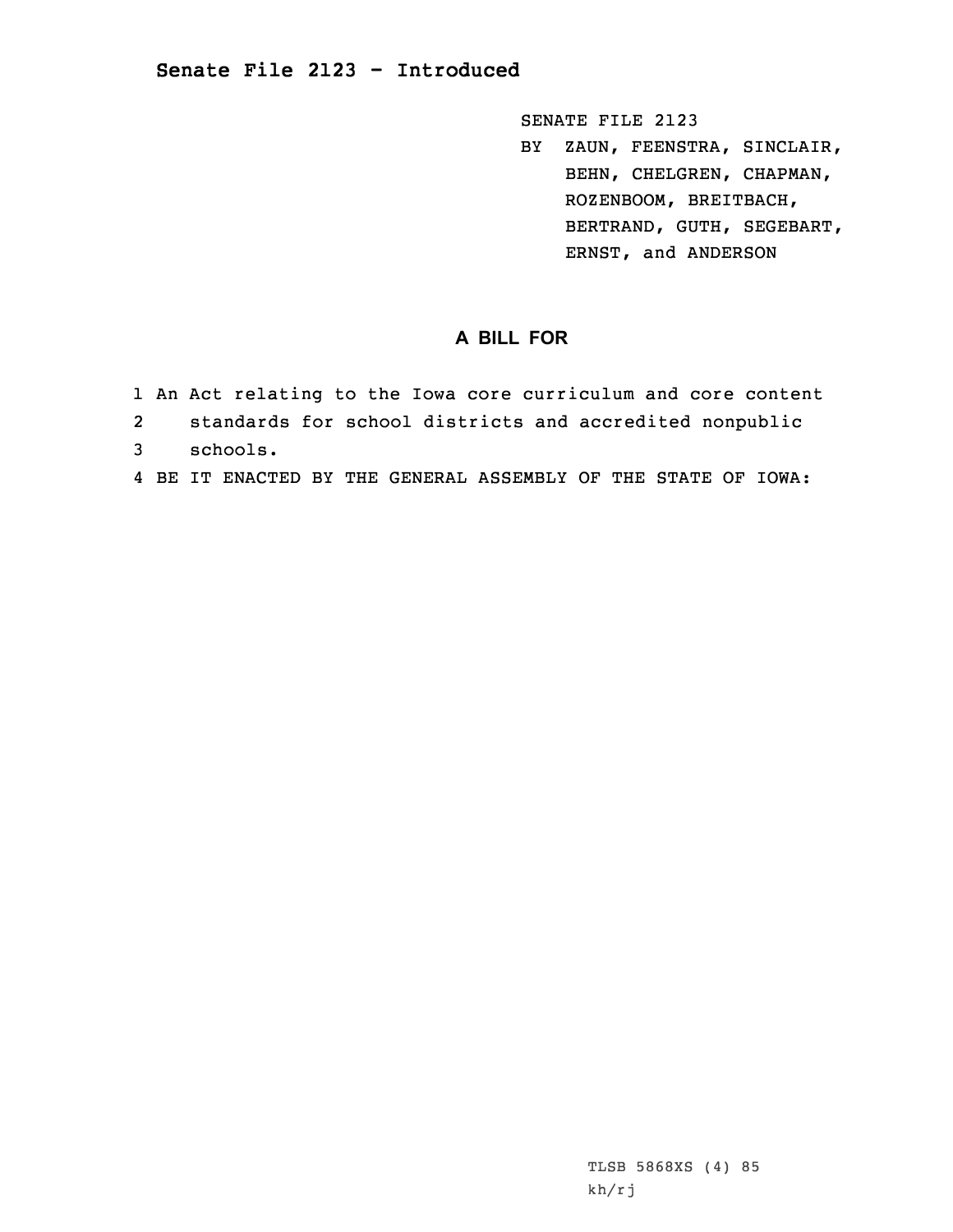1 Section 1. Section 256.7, subsection 21, paragraph b, 2 subparagraphs (2) and (3), Code 2014, are amended to read as 3 follows:

4 (2) Notwithstanding subparagraph (1), for the school year beginning July 1, 2016, and each succeeding school year, the rules shall provide that all students enrolled in school districts in grades three through eleven shall be administered an assessment during the last quarter of the school year that at <sup>a</sup> minimum assesses the indicators identified in this paragraph *"b"*; is aligned with the Iowa common core standards 11 <del>in both content and rigor;</del> accurately describes student achievement and growth for purposes of the school, the school 13 district, and state accountability systems; and provides valid, reliable, and fair measures of student progress toward college or career readiness.

 (3) The director shall establish an assessment task force to review and make recommendations for <sup>a</sup> statewide assessment of student progress on the indicators identified pursuant to this paragraph *"b"*. The task force shall recommend <sup>a</sup> statewide 20 assessment that is aligned to the Iowa common core standards 21 <del>and is</del>, at a minimum, valid, reliable, tested, and piloted in Iowa. In addition, in developing recommendations, the task force shall consider the costs to school districts and the state in providing and administering such an assessment and the technical support necessary to implement the assessment. The task force shall submit its recommendations in <sup>a</sup> report to the director, the state board, and the general assembly by January 1, 2015. The task force shall assist with the final development and implementation of the assessment administered pursuant to subparagraph (2). The task force members shall include but not be limited to teachers, school administrators, business leaders, representatives of state agencies, and members of the general public. This subparagraph is repealed July 1, 2020.

35 Sec. 2. Section 256.7, subsection 21, paragraph c, Code

-1-

LSB 5868XS (4) 85 kh/rj 1/9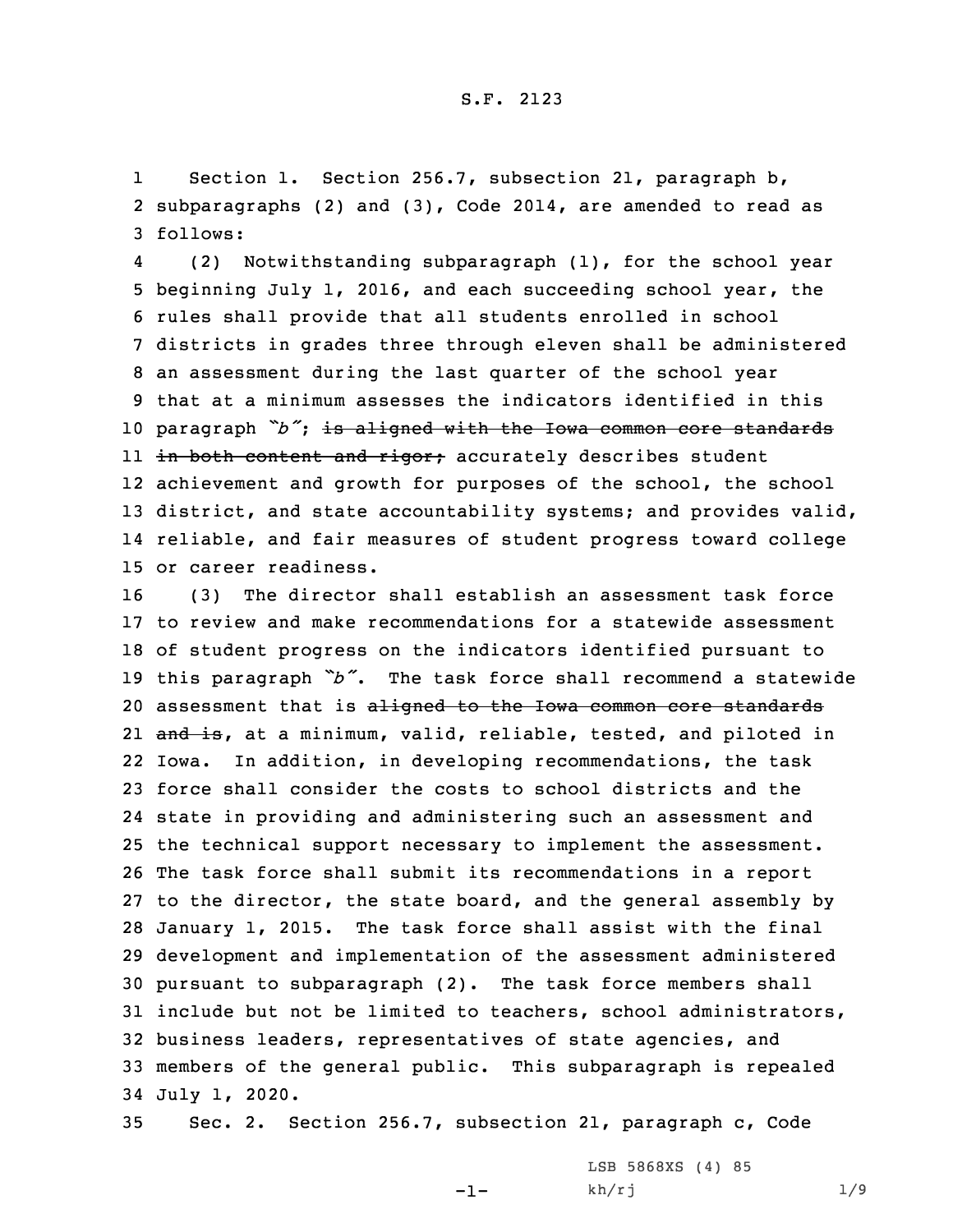1 2014, is amended to read as follows:

2 *c.* <sup>A</sup> requirement that all school districts and accredited nonpublic schools annually report to the department and the local community the district-wide progress made in attaining student achievement goals on the academic and other core indicators and the district-wide progress made in attaining locally established student learning goals. The school districts and accredited nonpublic schools shall demonstrate the use of multiple assessment measures in determining student achievement levels. The school districts and accredited nonpublic schools shall also report the number of students who graduate; the number of students who drop out of school; the number of students who are tested and the percentage of 14 students who are so tested annually; and the percentage of 15 students who graduated during the prior school year and who 16 completed a core curriculum. The board shall develop and adopt uniform definitions consistent with the federal No Child Left Behind Act of 2001, Pub. L. No. 107-110 and any federal regulations adopted pursuant to the federal Act. The school districts and accredited nonpublic schools may report on other locally determined factors influencing student achievement. The school districts and accredited nonpublic schools shall also report to the local community their results by individual attendance center.

25 Sec. 3. Section 256.7, subsection 26, paragraph a, 26 unnumbered paragraph 1, Code 2014, is amended to read as 27 follows:

28 Adopt rules that establish a core curriculum and high school graduation requirements for all students in school districts and accredited nonpublic schools that include at <sup>a</sup> minimum satisfactory completion of four years of English and language arts, three years of mathematics, three years of science, and three years of social studies.

34 Sec. 4. Section 256.7, subsection 26, paragraph a, 35 subparagraph (3), Code 2014, is amended by striking the

 $-2-$ 

LSB 5868XS (4) 85 kh/rj 2/9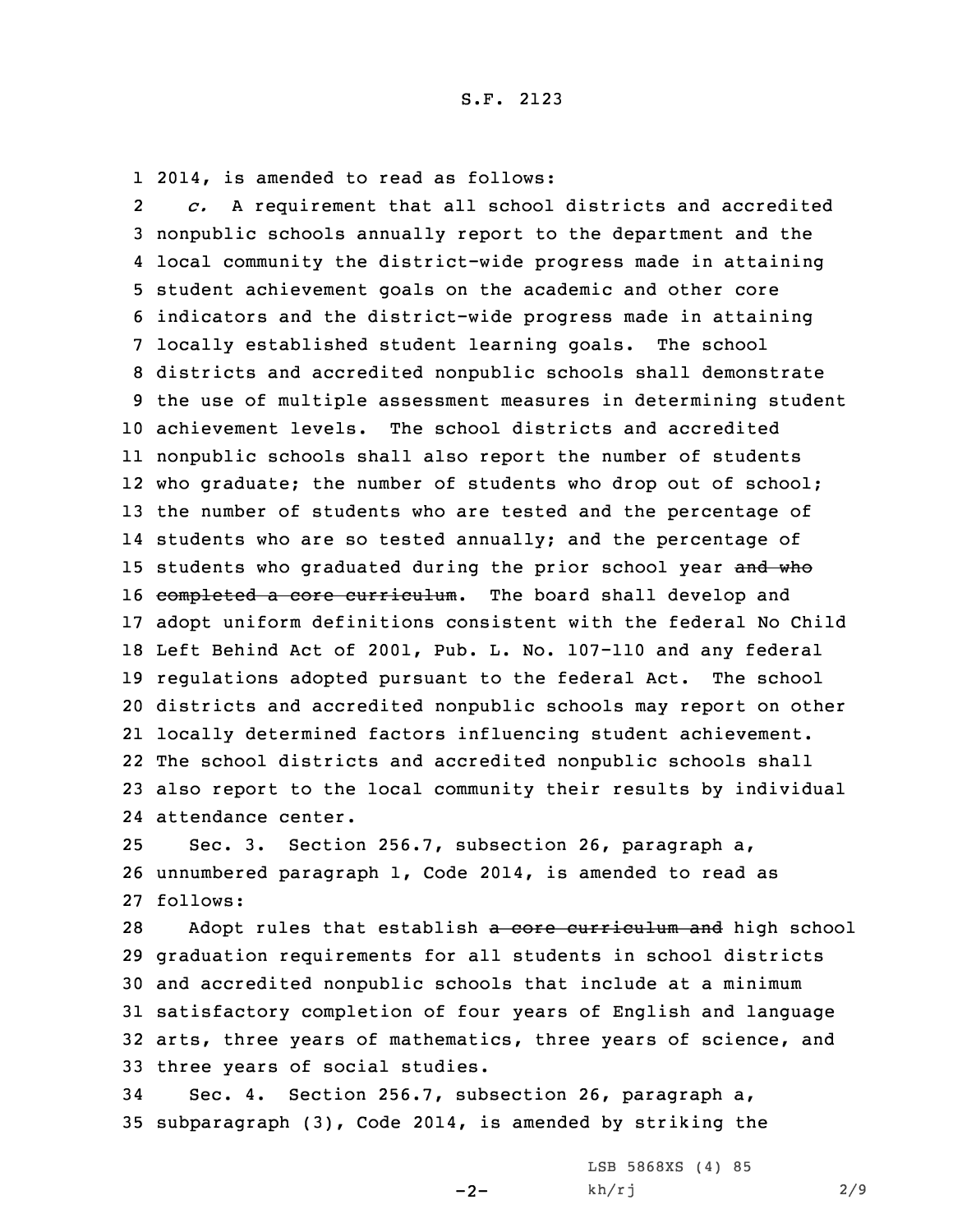1 subparagraph.

2 Sec. 5. Section 256.7, subsection 26, paragraphs b and c, 3 Code 2014, are amended by striking the paragraphs.

4 Sec. 6. Section 256.7, subsection 28, Code 2014, is amended 5 to read as follows:

6 28. Adopt a set of core content assessment standards applicable to all students in kindergarten through grade twelve in every school district and accredited nonpublic school. For purposes of this subsection, *"core content assessment standards"* 10 includes reading, mathematics, and science. The core content ll assessment standards shall be identical to the <del>core content</del> assessment standards included in Iowa's approved <sup>2006</sup> standards and assessment system under Tit. <sup>I</sup> of the federal Elementary and Secondary Education Act of 1965, 20 U.S.C. § 6301 et seq., as amended by the federal No Child Left Behind Act of 2001, Pub. L. No. 107-110. School districts and accredited 17 nonpublic schools shall include, at a minimum, the core content assessment standards adopted pursuant to this subsection in any set of locally developed content standards. School districts and accredited nonpublic schools are strongly encouraged to set higher expectations in local standards. As changes in federal law or regulation occur, the state board is authorized to amend 23 the core content assessment standards as appropriate.

24 Sec. 7. Section 256.9, subsection 53, paragraph a, Code 25 2014, is amended to read as follows:

 *a.* Develop and distribute, in collaboration with the area 27 education agencies, core curriculum technical assistance and implementation strategies that school districts and accredited nonpublic schools shall utilize, including but not limited to the development and delivery of formative and end-of-course model assessments classroom teachers may use to measure student 32 progress on the core curriculum adopted pursuant to section 33 256.7, subsection 26. The department shall, in collaboration with the advisory group convened in accordance with paragraph *"b"* and educational assessment providers, identify and make

LSB 5868XS (4) 85

 $-3-$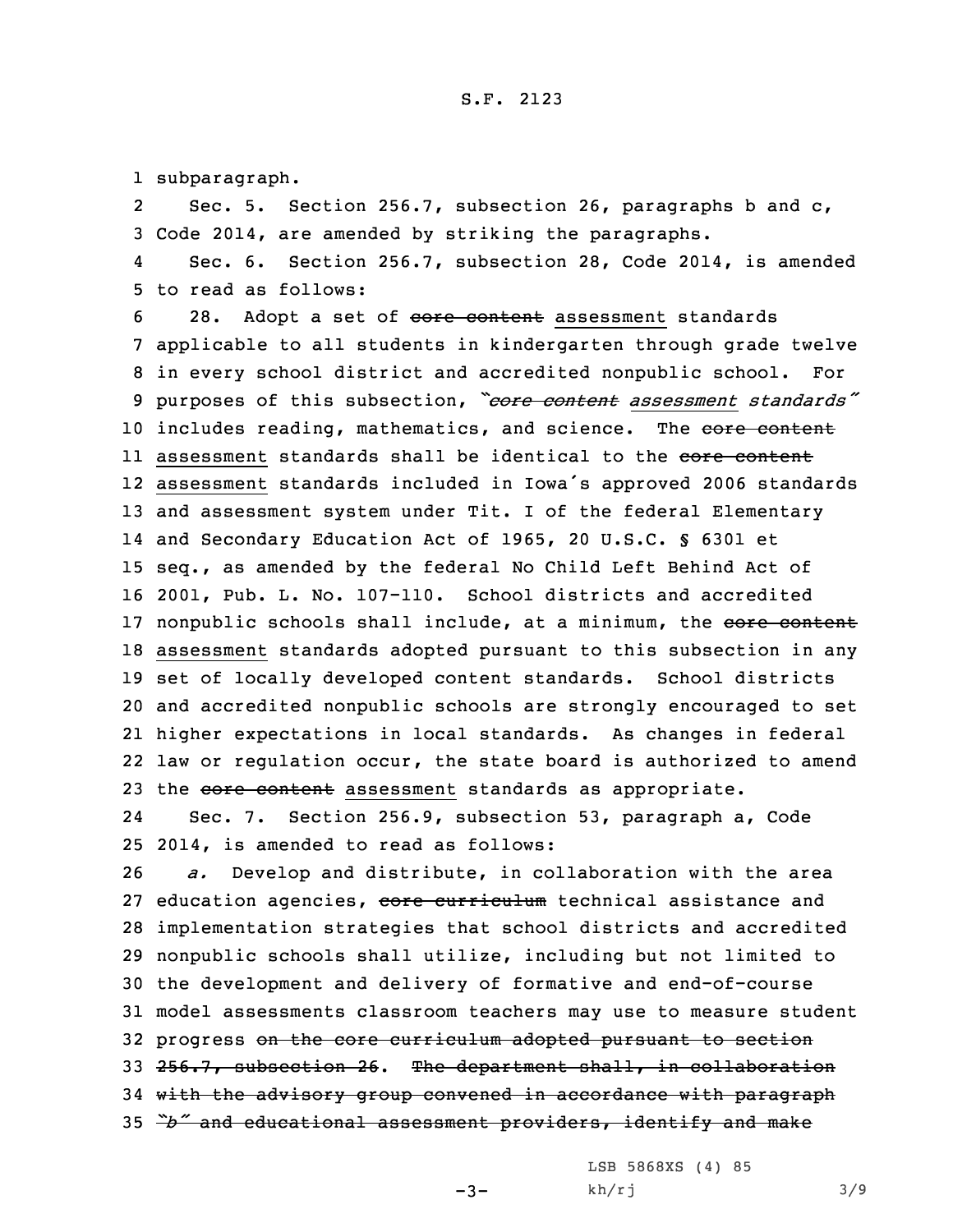1 available to school districts end-of-course and additional

 model end-of-course and additional assessments to align with the expectations included in the Iowa core curriculum. The model assessments shall be suitable to meet the multiple assessment measures requirement specified in section 256.7, subsection 21, paragraph *"c"*.

7 Sec. 8. Section 256.9, subsection 54, Code 2014, is amended 8 by striking the subsection.

9 Sec. 9. Section 256.40, subsection 2, paragraph e, Code 10 2014, is amended to read as follows:

11 *e.* Integrate services provided through the program with 12 other career exploration-related activities such as the student 13 core curriculum graduation plan and the career information and 14 decision-making system developed and administered under section 15 279.61, where appropriate.

16 Sec. 10. Section 256.42, subsection 6, Code 2014, is amended 17 to read as follows:

 6. Coursework offered under the initiative shall be rigorous and high quality, and the department shall annually evaluate the quality of the courses and ensure that coursework 21 is aligned with the state's core curriculum and core content 22 requirements and assessment standards adopted pursuant to section 256.7, subsection 28, as well as national standards of quality for online courses issued by an internationally recognized association for kindergarten through grade twelve online learning.

27 Sec. 11. Section 257.11, subsection 11, Code 2014, is 28 amended to read as follows:

 11. *Shared classes and curriculum standards.* A school district shall ensure that any course made available to <sup>a</sup> student through any sharing agreement between the school district and <sup>a</sup> community college or any other entity providing course programming pursuant to this section to students enrolled in the school district meets the expectations 35 contained in the core curriculum adopted pursuant to section

 $-4-$ 

LSB 5868XS (4) 85 kh/rj 4/9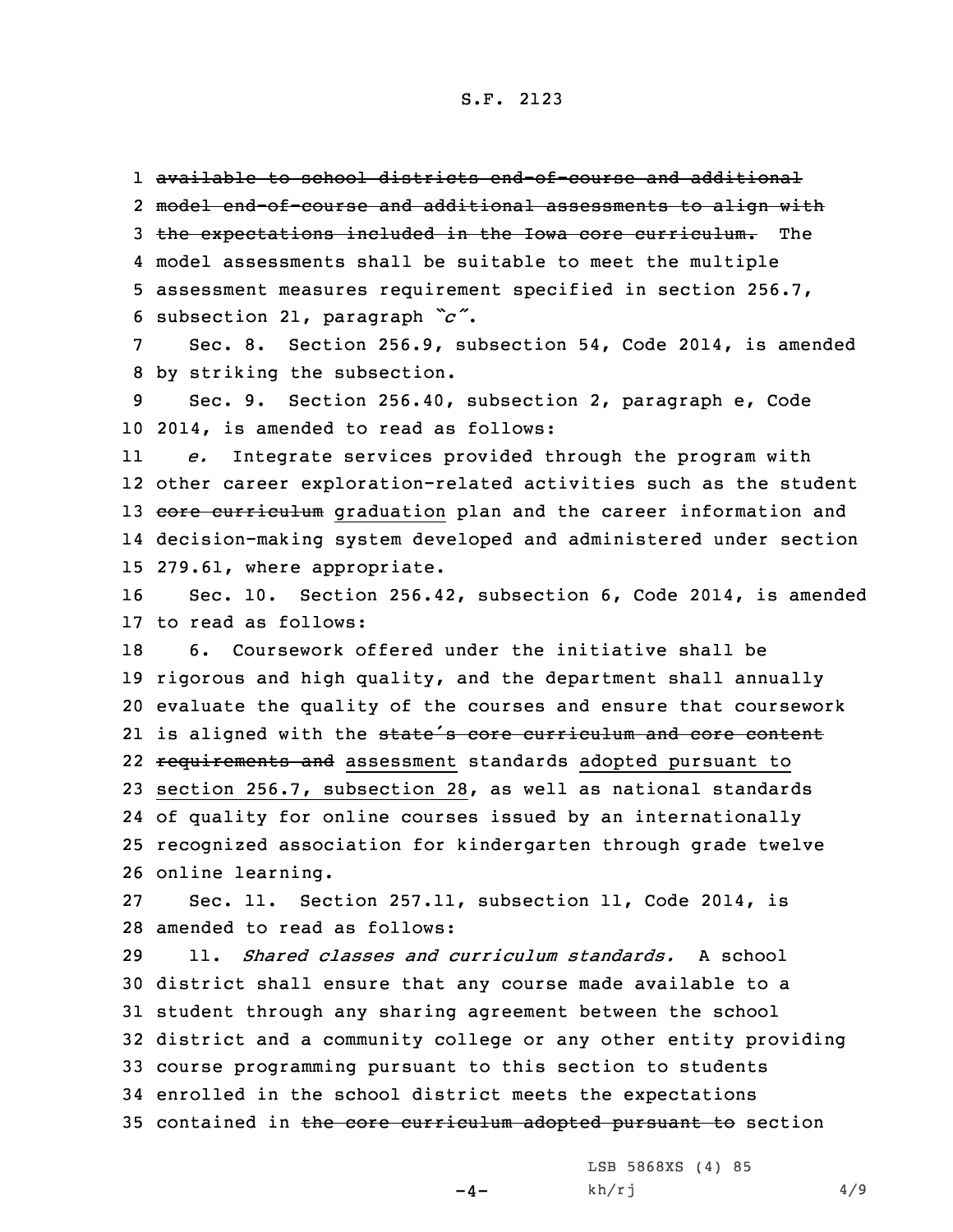1 256.7, subsection 26. The school district shall ensure that 2 any course that has the capacity to generate college credit 3 shall be equivalent to college-level work.

4 Sec. 12. Section 258.4, subsection 8, Code 2014, is amended 5 to read as follows:

6 8. Establish a minimum set of competencies and core 7 curriculum for approval of a vocational program sequence that addresses the following: new and emerging technologies; job-seeking, job-keeping, and other employment skills, including self-employment and entrepreneurial skills, that reflect current industry standards, leadership skills, entrepreneurial, and labor-market needs; and the strengthening of basic academic skills.

14 Sec. 13. Section 260C.14, subsection 22, paragraph b, Code 15 2014, is amended to read as follows:

 *b.* Collaborate with the state board of regents to meet the requirements specified in section 262.9, subsection 33, including but not limited to developing <sup>a</sup> systematic process for expanding academic discipline and meetings between the community college faculty and faculty of the institutions of higher education governed by the state board of regents, developing criteria to prioritize core curriculum areas, promoting greater awareness of articulation-related activities, facilitating additional opportunities for individual institutions to pursue program articulation agreements for career and technical educational programs, and developing and implementing <sup>a</sup> process to examine <sup>a</sup> minimum of eight new associate of applied science degree programs for which articulation agreements would serve students' continued academic success in those degree programs.

31 Sec. 14. Section 261E.4, subsection 4, Code 2014, is amended 32 to read as follows:

33 4. <sup>A</sup> school district shall establish prerequisite 34 coursework for each advanced placement course offered and shall 35 describe the prerequisites in the course registration handbook,

 $-5-$ 

LSB 5868XS (4) 85  $kh/rj$  5/9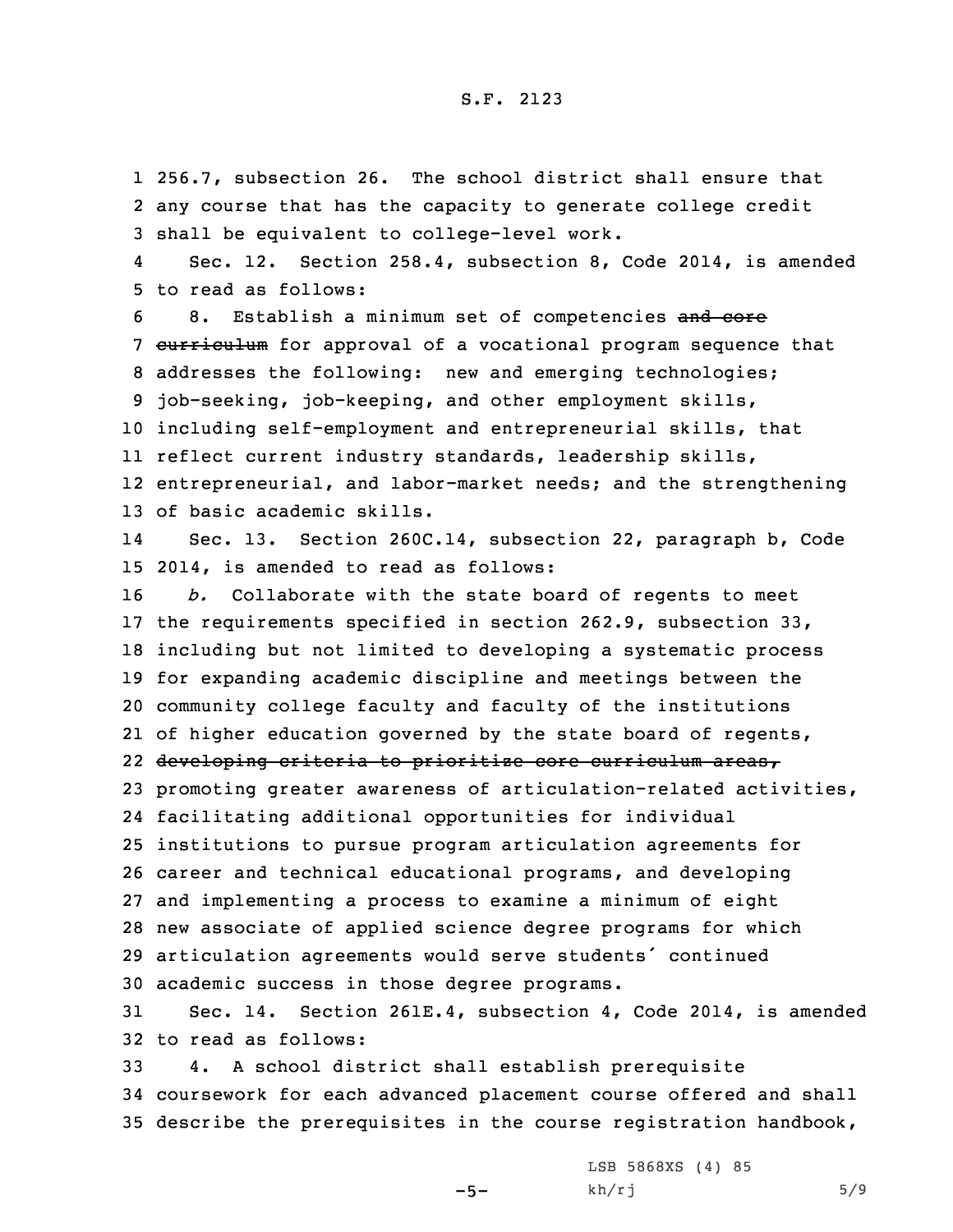1 which shall be provided to every junior high school or middle 2 school student prior to the development of a core curriculum 3 graduation plan pursuant to section 279.61.

4 Sec. 15. Section 261E.6, subsection 2, Code 2014, is amended 5 to read as follows:

 2. *Notification.* The availability and requirements of this program shall be included in each school district's student registration handbook. Information about the program shall be provided to the student and the student's parent or guardian 10 prior to the development of the student's core curriculum graduation plan under section 279.61. The school district shall establish <sup>a</sup> process by which students may indicate interest in and apply for enrollment in the program.

14 Sec. 16. Section 261E.8, subsection 1, Code 2014, is amended 15 to read as follows:

 1. <sup>A</sup> district-to-community college sharing or concurrent enrollment program is established to be administered by the department to promote rigorous academic or career and technical pursuits and to provide <sup>a</sup> wider variety of options to high school students to enroll part-time in eligible nonsectarian courses at or through community colleges established under chapter 260C. The program shall be made available to all resident students in grades nine through twelve. Notice of the availability of the program shall be included in <sup>a</sup> school district's student registration handbook and the handbook shall identify which courses, if successfully completed, generate college credit under the program. <sup>A</sup> student and the student's parent or legal guardian shall also be made aware of this 29 program as a part of the development of the student's core curriculum graduation plan in accordance with section 279.61. Sec. 17. Section 261E.9, subsection 2, paragraph b, Code 2014, is amended to read as follows:

33 *b.* <sup>A</sup> regional academy may include in its curriculum virtual 34 or internet-based coursework and courses delivered via the Iowa 35 communications network, career and technical courses, eore

-6-

LSB 5868XS (4) 85 kh/rj 6/9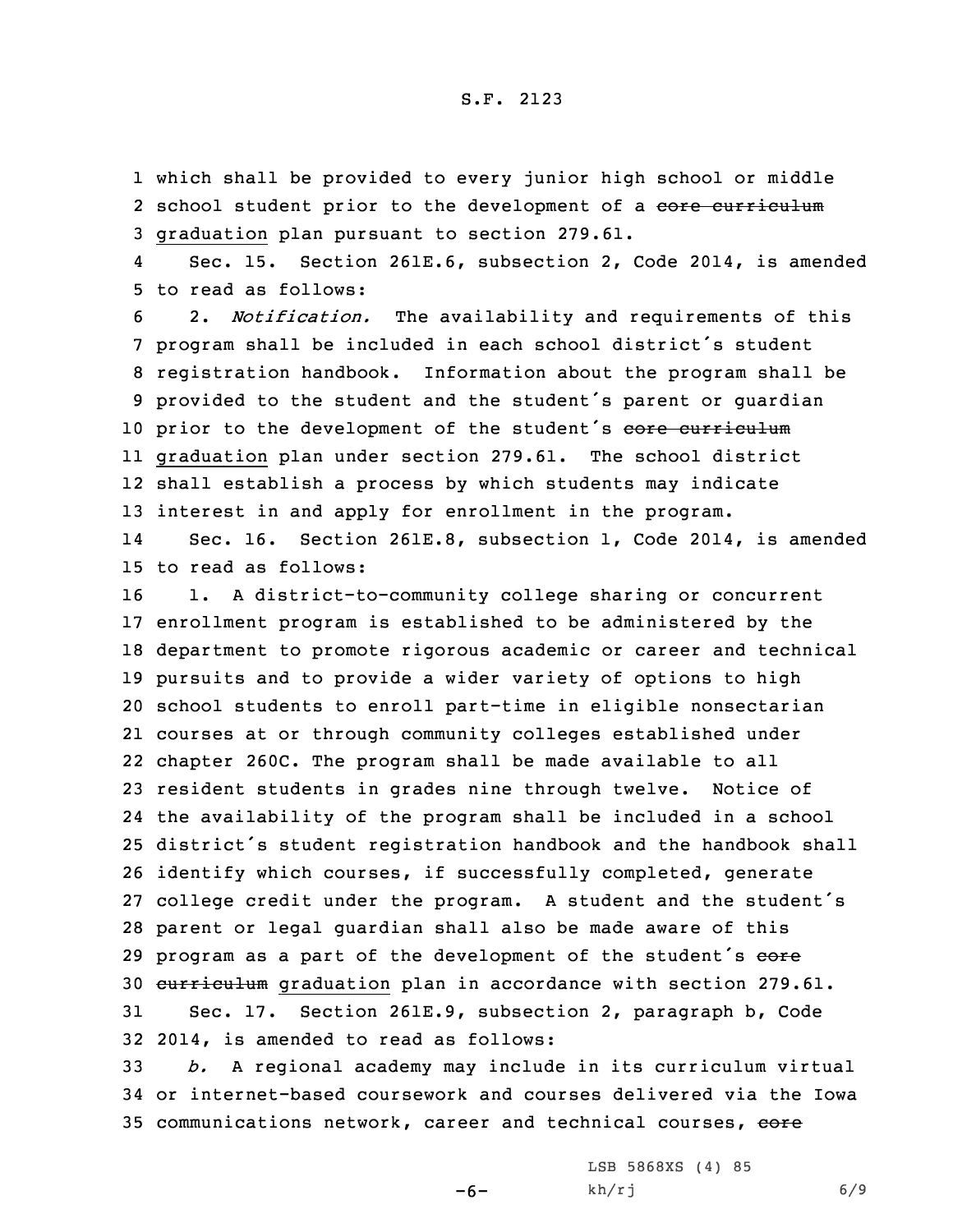## S.F. 2123

1 curriculum coursework, courses required pursuant to section 2 256.7, subsection 26, or section 256.11, subsections 4 and 5, 3 and asynchronous learning networks.

4 Sec. 18. Section 261E.9, subsection 4, Code 2014, is amended 5 to read as follows:

 4. Information regarding regional academies shall be provided to <sup>a</sup> student and the student's parent or guardian 8 prior to the development of the student's core curriculum graduation plan under section 279.61.

10 Sec. 19. Section 261E.10, subsection 4, Code 2014, is 11 amended to read as follows:

12 4. Information regarding career academies shall be provided <sup>13</sup> by the school district to <sup>a</sup> student and the student's parent 14 or guardian prior to the development of the student's <del>core</del> 15 curriculum graduation plan under section 279.61.

16 Sec. 20. Section 262.9, subsection 33, paragraph c, Code 17 2014, is amended by striking the paragraph.

18 Sec. 21. Section 279.61, Code 2014, is amended to read as 19 follows:

20 **279.61 Student plan for progress toward university admissions** 21 **—— report.**

221. For the school year beginning July 1, 2008, and each 23 succeeding school year, the The board of directors of each school district shall cooperate with each student enrolled 25 in grade eight to develop for the student a core curriculum plan to guide the student toward the goal of successfully 27 completing, at a minimum, the core curriculum developed high school graduation requirements adopted by the state board of education pursuant to section 256.7, subsection 26, by the time the student graduates from high school. The plan shall include career options and shall identify the coursework needed in grades nine through twelve to support the student's postsecondary education and career options. Additionally, the plan shall include <sup>a</sup> timeline for each student to successfully complete, prior to graduation, all components of the

 $-7-$ 

LSB 5868XS (4) 85  $kh/rj$  7/9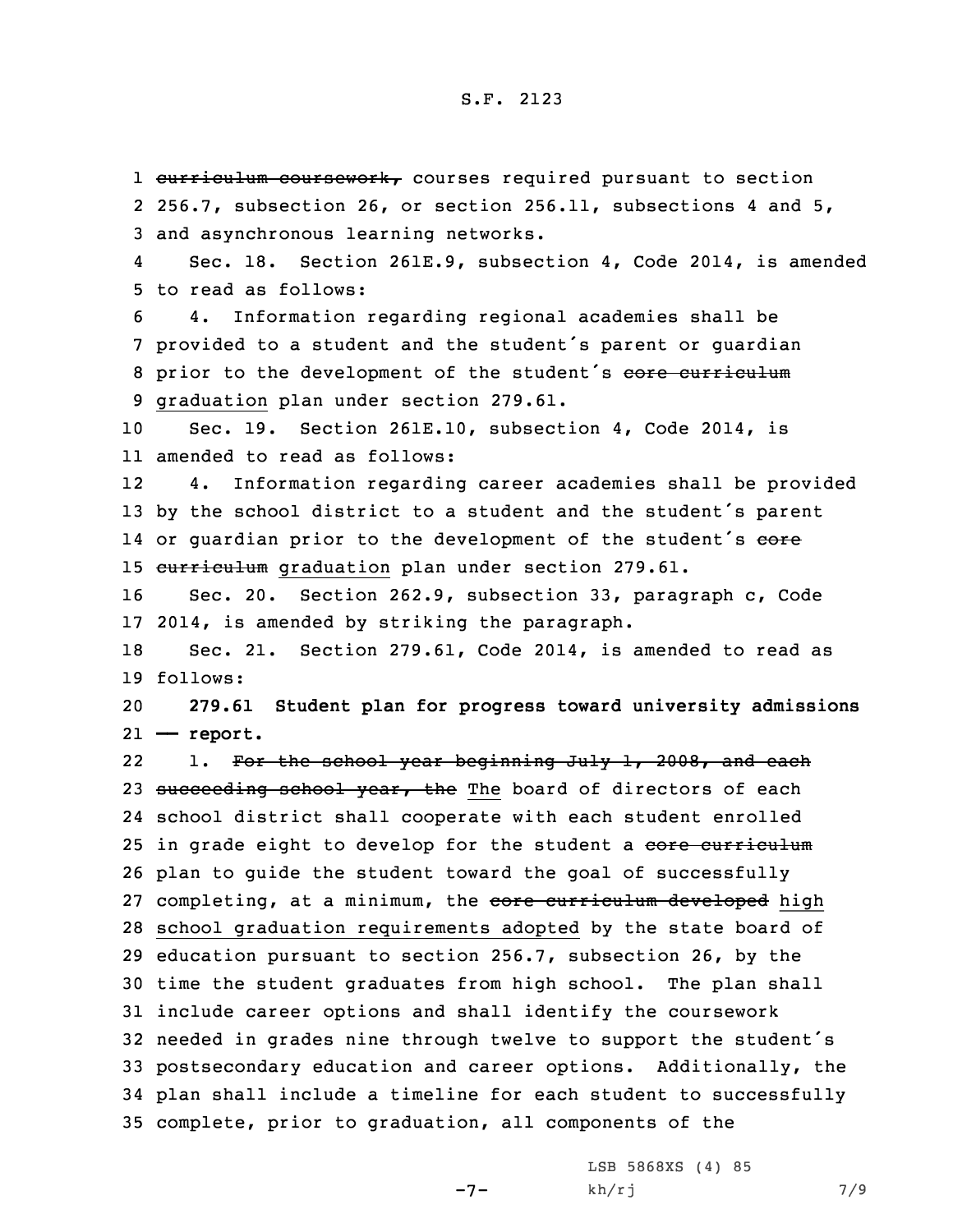## S.F. 2123

 state-designated career information and decision-making system administered by the department in accordance with section 118 of the federal Carl D. Perkins Career and Technical Education Improvement Act of 2006, Pub. L. No. 109-270. The student's 5 parent or guardian shall sign the core curriculum graduation plan developed with the student and the signed plan shall be included in the student's cumulative records.

8 2. For the school year beginning July 1, 2008, and each 9 succeeding school year, the The board of directors of each school district shall report annually to each student enrolled in grades nine through twelve in the school district, and, if the student is under the age of eighteen, to each student's parent or guardian, the student's progress toward meeting the 14 goal of successfully completing the <del>core curriculum and</del> high school graduation requirements adopted by the state board of education pursuant to section 256.7, subsection 26.

17 Sec. 22. Section 280.3, subsection 3, Code 2014, is amended 18 by striking the subsection.

19 EXPLANATION

20 **The inclusion of this explanation does not constitute agreement with** 21**the explanation's substance by the members of the general assembly.**

22 This bill eliminates requirements and references to the (Iowa) core curriculum and to core content standards, but continues to direct the state board of education to adopt high school graduation requirements and assessment standards. Provisions directing school districts to cooperate with each eighth grade student on <sup>a</sup> core curriculum plan to meet core curriculum requirements are amended to replace "core curriculum plan" with "graduation plan" and "core curriculum requirements" with "high school graduation requirements". The term "core content standards", which was used to describe the assessment standards adopted by the state board, is replaced with the term "assessment standards". The assessment standards will remain applicable to all students in kindergarten through grade 12 in every school district and accredited nonpublic

 $-8-$ 

LSB 5868XS (4) 85  $kh/rj$  8/9